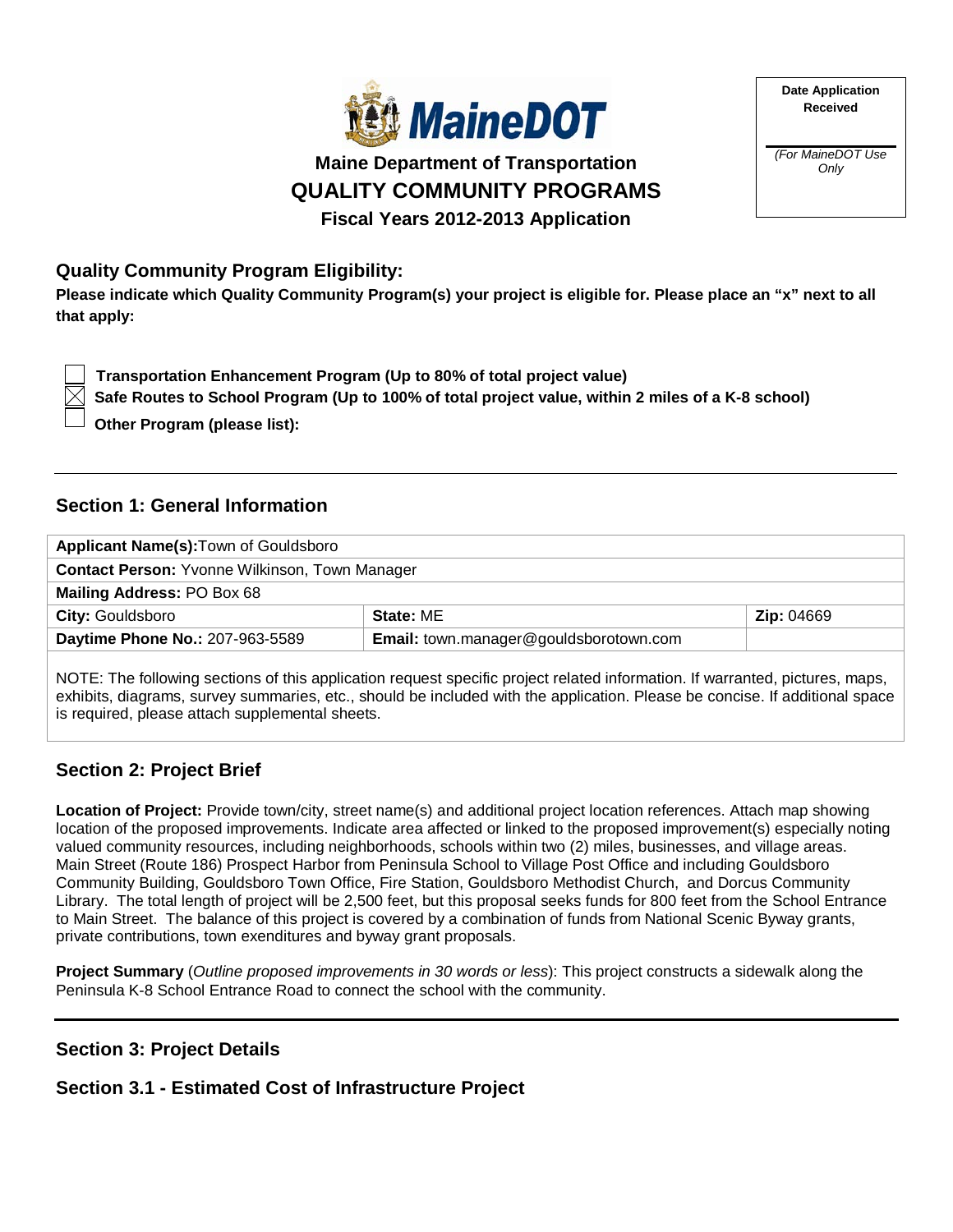| <b>Environmental Evaluation:</b>                                                       | $1.$ \$ 1,000 |
|----------------------------------------------------------------------------------------|---------------|
| <b>Preliminary/Final Design Engineering:</b>                                           | 2. \$10,000   |
| MaineDOT Project Design Administration (5% of Preliminary and Final Design line above) | $3.$ \$ 500   |
| <b>Right of Way/Land Acquisition:</b>                                                  | 4. \$0        |
|                                                                                        |               |
| <b>Construction:</b>                                                                   | 5. \$60,000   |
| <b>Construction Engineering:</b>                                                       | 6 \$10,000    |
| MaineDOT Construction Administration (10% of Construction Engineering line above)      | 7 \$ 1,000    |
| Total Value of Project (add lines 1 through 6):                                        | 8. \$82,500   |

Local Match/Voluntary Contributions (Note: All match/voluntary contributions must be detailed. Bonus consideration may be given to applications that offer additional match/voluntary contributions beyond any applicable required local match.)

| - Cash:                                                                                              | 9.50  |
|------------------------------------------------------------------------------------------------------|-------|
| - In-kind, right of way, or other contributions:                                                     | 10.50 |
| . من المساحي المساحي المساحي المساحي المساحي المساحي المساحي المساحي المساحي المساحي المساحي المساحي |       |

 **- Please describe local match in detail:** This project is 15% of the total village livability program. Other funds (\$444,000) do not meet match requirements for SRTS funding or are currently matching federal projects. See attached budget (Attachment #1).

| <b>Total Local Match/Voluntary Contributions:</b>                                                    | % 0 | $11.$ \$ 0          |
|------------------------------------------------------------------------------------------------------|-----|---------------------|
| <b>Funds Requested from MaineDOT:</b><br>Note: The sum of Lines 11 and 12 should equal Line 8 above. |     | <b>12. \$82.500</b> |

Note: Section 3.2 of this form also requires further details on costs. The amount shown on line 8 on the above estimate should match the total outline of costs in Section 3.2, or an explanation must be given for the discrepancy.

## **Section 3.2 - Detailed Description of Infrastructure Project and Cost (if applicable)**

**Provide a detailed description of project work items and/or construction costs from Section 3.1. Note that all infrastructure improvements must comply with the requirements of the Americans with Disabilities Act (ADA).** 

| Excavation, Fill, Base Prep | \$11,000.00 |
|-----------------------------|-------------|
| Sidewalk, curbing, drainage | \$38,000.00 |
| Fence at creek crossing     | \$3,500.00  |
| Cross walk striping         | \$1,800.00  |
| Signage                     | \$3,200.00  |
| <b>Transplanting shrubs</b> | \$2,500.00  |
| Total                       | \$60,000.00 |
|                             |             |

## **Section 3.3 - Project Description and Demonstrated Needs**

**Describe the proposed project and scope:** *Attach diagrams, maps and/or correspondence that will help provide a clear description of the proposed scope.*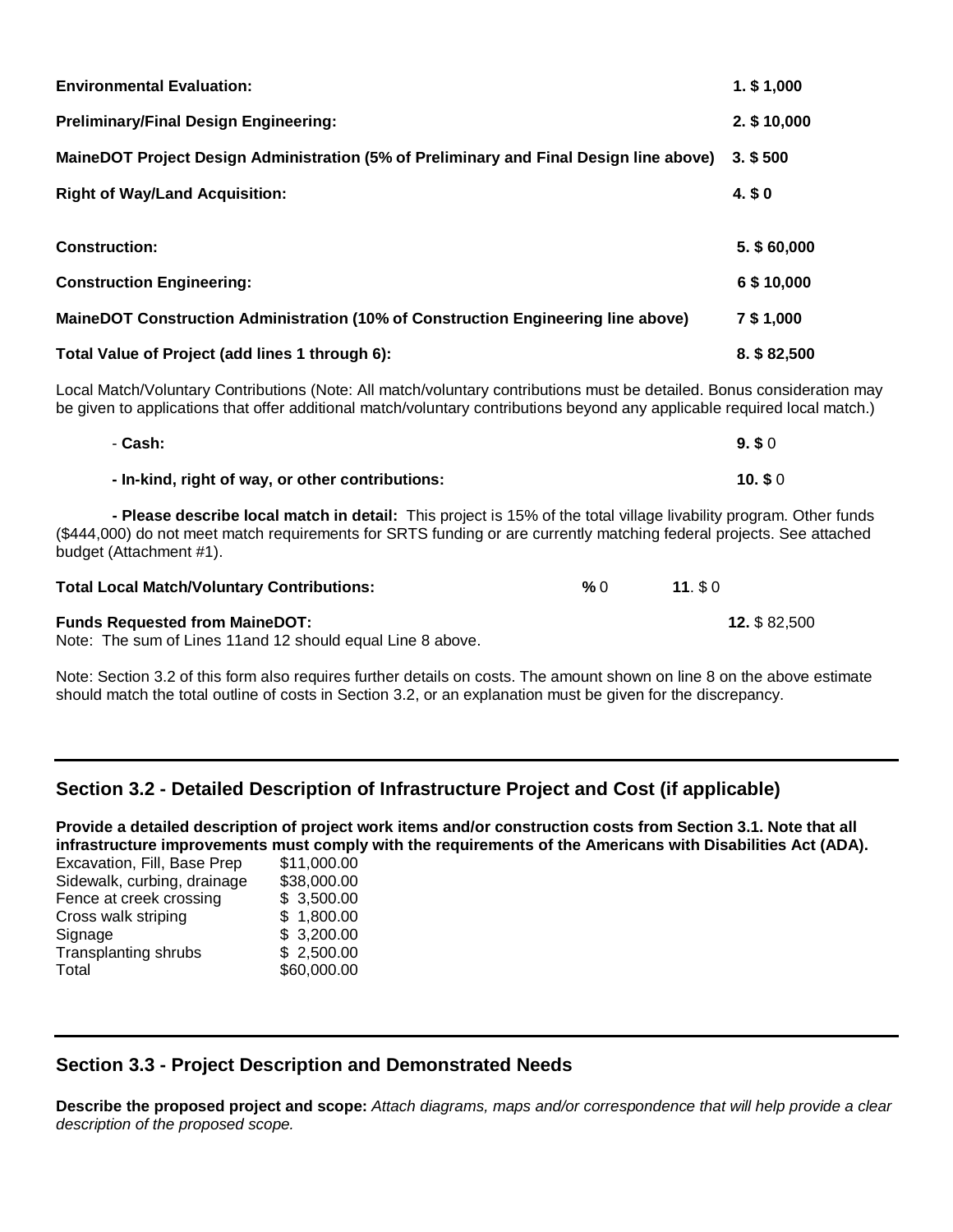This proposal funds part of a broader community connectivity and livability effort. These funds will construct an 800 foot sidewalk from the Peninsula K-8 School to Main Street in Prospect Harbor, the village center for Gouldsboro, Maine.

Attachment #2 illustrates the overall plan for village connectivity and livability. The plan calls for sidewalks connecting the Peninsula School, the Schoodic National Scenic Byway gateway facility, community center, town office, fire department, Dorcal Community Library and local post office.

Attachment #3 is a site plan for the school and entrance road indicating location of the sidewalk and crosswalk. The proposed sidewalk leaves the school and follows the entrance road on the west side until roughly the mid-point where a crosswalk takes pedestrians to the east side of the entrance road through to Main Street.

Attachment #4 is a photograph of the entrance road to the school as it approaches Maine Street. The photograph indicates the course of the final section of sidewalk.

#### **Describe why this project is important to your community/region and worthy of funding:**

Prospect Harbor is a traditional coastal village that has been buffeted by two significant economic crises. In 2002 the Schoodic Naval Base in Winter Harbor and Antenna facility in Prospect Harbor closed. A large percentages of young families left the region as jobs disappeared. The Winter Harbor and Gouldsboro schools combined at the Winter Harbor facility due in part to an insolvable mold problem in the Gouldsboro K-8 School. A new school was completed in 2009 in Prospect Harbor to serve both towns. However, in 2010 the remaining large employer for this region, Stinsons Sardine Cannery, closed. Again Goulsboro has been confronted by a loss of traditional jobs and local property taxes.

These economic and scholastic changes have motivated Gouldsboro to look to new forms of economic and social activity. The Peninsula School has become a new center for cultural activity. Building a more livable village center can attract new investment to the region, encourage nature-based tourism and stimulate community cohesion. Despite Gouldsboro's large land area, most public functions are now concentrated in a 1/2 mile section of State Route 186. These functions include the school, town office, library, seasonal shuttle bus service, fire department, byway gateway, community center, local church, post office and small businesses.

Connecting these resources with sidewalks, crosswalks and parking improvements are key to reinvigorating the local economy and providing residents and visitors with safe access and active transportation alternatives. This proposal, combined with the other investments will provide children and adults with a safe walkway between all of these public facilities. While significant funds have been raised and others are proposed, this project completes the larger vision by connecting the school to the community.

**Describe the Transportation Values**: *Each project should serve primarily transportation purposes, as opposed to recreation purposes. A project serves valid transportation purposes if it serves as a connection between origins and destinations, increases safety, or enhances the use of the transportation system and the transportation environment.* This project will provide children with a safe walking route between the village of Prospect Harbor and the Peninsula School The walkway will improve safety and encourage active transportation over unnecessary use of private automobiles. This sidewalk connects children to the local library, town office, seasonal bus stops, water and more. Without the school entrance sidewalk, students are isolated by 800 feet of winding entrance road that offers limited site distances and unsafe conditions for walking.

#### **Describe the Positive Impacts on Community:**

Prospect Harbor provides Gouldsboro's most concentrated village area with public services and small businesses. This sidewalk bringes the school into a larger community plan for pedestrian connectivity. The postive impacts of the overall plan include safer and more efficient pedestrian alternatives, improved village livability, improved attractiveness for future small scale and home based businesses and much more efficient use of exising parking facilities.

#### **Describe Regional Benefits:**

Gouldsboro is a partner in many respects with the Town of Winter Harbor. The Peninsula School serves both towns and is a cultural center for these to communities.

Main Street is also the Schoodic National Scenic Byway, an regionally significant corridor for tourism that includes a popular off-island section of Acadia National Park. The Schoodic Byway traverses a number of small villages seperated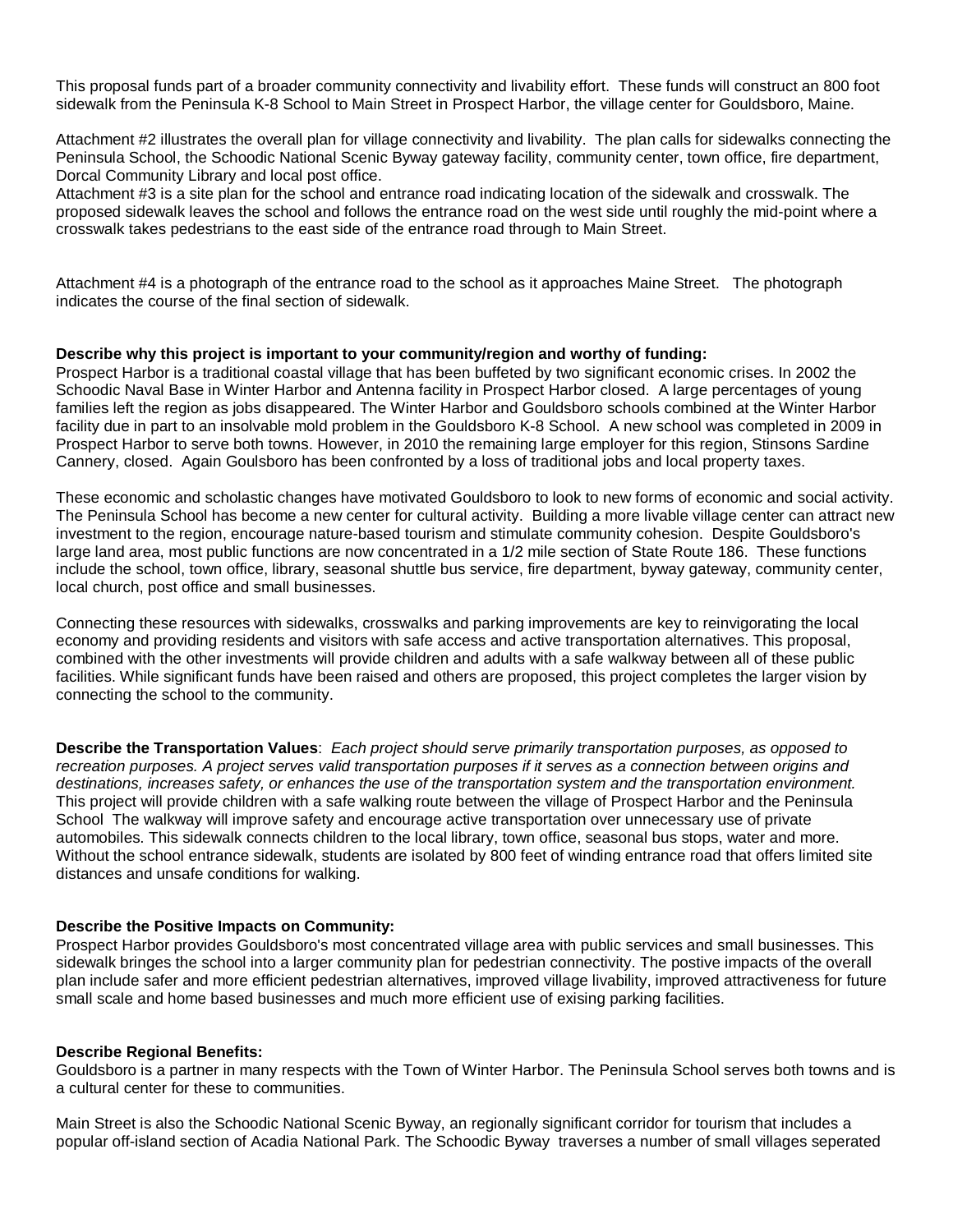by rural and coastal settings. The Gouldsboro Comprehensive Plan and the Byway Corridor Management plan both recognize the importance of stimulating growth in the existing centers through investment in public infrastructure. This project helps to encourage future growth in this historic setting.

For this reason the town and the scenic byway are working together to construct a gateway facility next to the school entance road, the community center and the town office. Details are available at www.schoodicbyway.org. This site is already in use for the annual Schoodic Arts for All festival that features performances and workshops in writing, painting, music and dance.

### **Describe the Demonstrated Needs:**

The 2005 Gouldsboro Comprehensive plan notes the need for improved pedestrian and bicycle connectivity, a goal that may only be achieved through a combination of local, state and federal support. Attachment #4 provides the salient excerpts from the comprehensive plan. In 2005 Gouldsboro determined that whenever infastructure permits it, growth should be encouraged in existing village centers.

### **Describe How the Project Brings New Opportunities for Public Benefit:**

This project increases community livability, pedestrian safety and connectivity, active transportation and access to public services. These public improvements are expected to stimulate additional private investment as families seek to live near to the Peninsula School and take advantage of a walkable, livable village center.

**Describe How Your Project Meets State Planning Goals/Economic/Tourism Benefits:** *A project that will enhance or enable a livable, compact community that has the potential to improve quality of life, thereby enhancing the economic vibrancy of a community or region.* 

Prospect Harbor is a scenic coastal location with a working waterfront and small town activities. It is also the site a two week Schoodic Arts Festival as well as other public activities hosted throughout the year. Visitors to the Schoodic Peninusal and Acadia National Park / Schoodic Section, delight in spending time in the region. However, the absense of sidewalks constrains visitors to short-hops in their cars and leads to innefficient use of limited village parking facilities. Connecting public services and the schools along with visitor ammenities will increase walking and permit much more efficient use of the existing parking facilities.

As noted earlier, the loss of the Schoodic Naval Base and Stinsons Sardine Cannery have dramatically decreased employment opportunities on Schoodic Point. New kinds of investment are likely to come in the form of micro businesses and home based enterprises. The entrepreurs fueling this new wave of investment require broadband access and community livability. Addressing the current infrastructure gaps will play an important role in re-inventing Gouldsboro while retaining traditional resource based activities like lobstering.

#### **Describe the Potential Safety Improvements:**

The school entance road, as illustrated in attachment 4, is an eight hundred foot winding road that proceeds up hill from Main Street to the Peninsula School. Children wishing to walk or bike to school must walk on the gravel shoulder with no separation from cars and school buses. Safety concerns, whether real or perceived discourage parents school officials from permitting students to walk.

The larger plan calls for sidewalks along Main Street, a periodically busy state highway with narrow gravel shoulders. Here too concerns about safety and discomfort with walking close to the road discourgage youth and adults from walking.

## **Section 4: Community Support**

**Provide information on the consultation and support for the project by the community***: Identify public discussion processes that occurred in the development of the proposal. Identify organizations that pledged their support of the project and the roles they plan to play in project implementation. Possible project partners may include school officials, local traffic engineers, community members, municipal officials, law enforcement agencies, public health agencies or organizations, local elected officials, and other not-for-profit community groups. Include as attachments letters of support.*  The community connectivity concept has been under consideration for many years.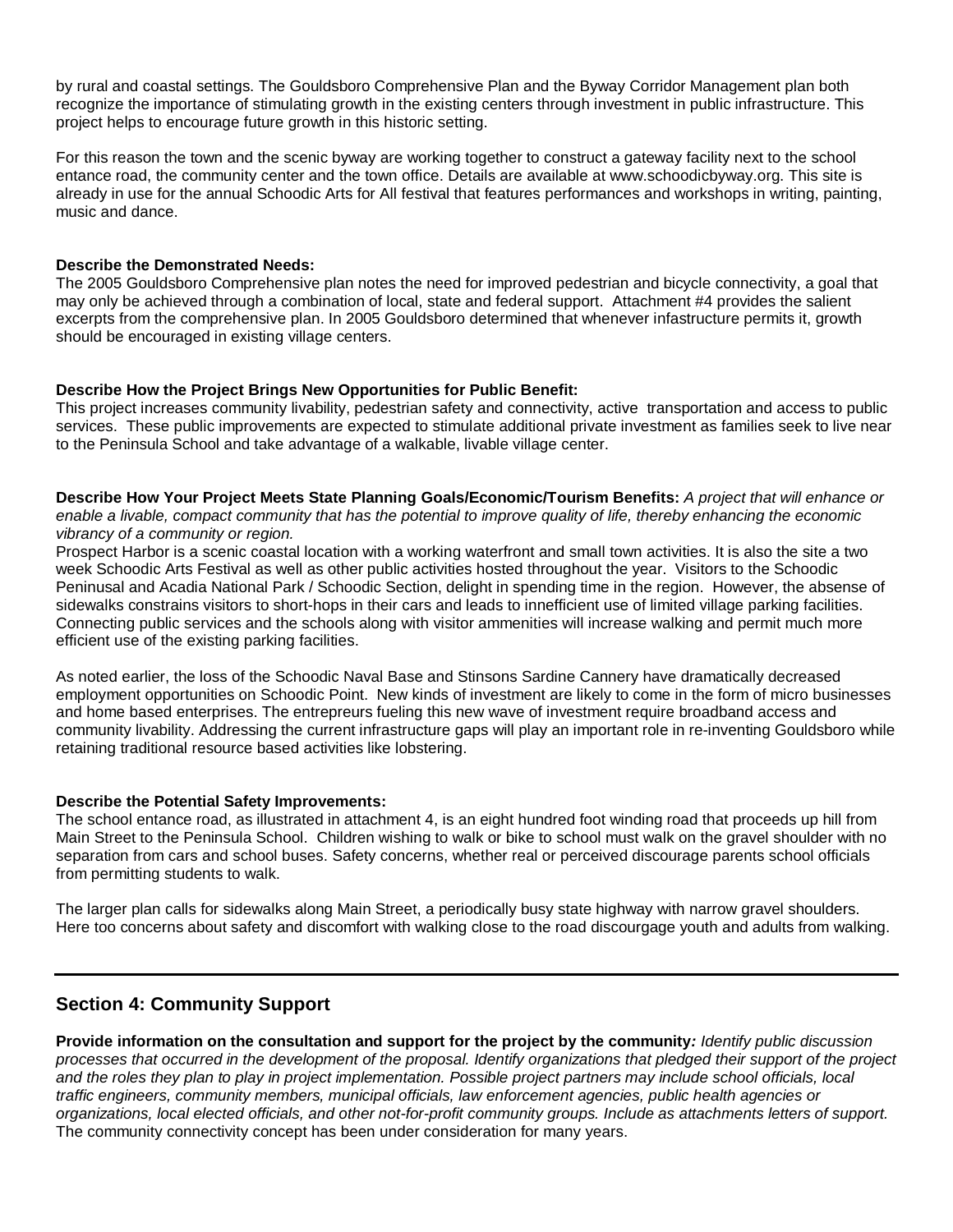The 2005 Gouldsboro Comprehensive Plan (excerpts in Attachment #5) was created with extensive community participation and was approved at town meeting. This plan calls for precisely the investments that are proposed in the overall village improvement plan and this grant request.

Schoodic National Scenic Byway Corridor Management Committee has been meeting for more than ten years and has included village improvement for Prospect Harbor in all planning documents. The 2000 Corridor Management Plan was approved at Gouldsboro Town Meeting. Since approval Scenic Byway investments have included village connectivity in Winter Harbor and a series of improvements to scenic turnouts along the byway. The Prospect Harbor Gateway facility is currently transitioning from planning to construction at the base of the school entrance road.

Several local organizations have weighed-in over time include:

- Schoodic Sculpture Symposium Committee
- Dorcas Library Committee
- Schoodic Area League of Towns (no longer active)
- Schoodic Area Futures (no longer active)

| Is a municipal official where the project is located<br>certified to locally administer the project? | $\Box$ Yes $\boxtimes$ No |  |
|------------------------------------------------------------------------------------------------------|---------------------------|--|
| Is the municipality willing to become LAP Certified?                                                 | $\boxtimes$ Yes $\Box$ No |  |

A municipal/state agreement with the Maine Department of Transportation is required for the development, design, and construction of the project in accordance with Federal, State, and Local requirements.

Note: Information on Locally Administered Project (LAP) requirements can be found at: <http://www.maine.gov/mdot/lap/lpa.php>

## **Section 5: Sensible Transportation Planning Bonus Points**

*Please Note: Your community may receive additional bonus points if it has met some of the criteria listed below. To be eligible for these bonus points, please answer the following questions:* 

**Does your community have an approved Comprehensive Plan or Community Transportation Plan that has been**  found consistent by the State Planning Office or MaineDOT?  $\boxtimes$  Yes  $\Box$  No If yes, please list the year it **was found consistent:** 

**If applicable, please outline relevant ordinances and policies that have been enacted to support the Comprehensive or Transportation Plan by promoting and encouraging compact development patterns in growth areas.** 

The 2005 Gouldsboro Comprensive states: "Gouldsboro wishes to have its villages be a focus of future growth in a manner that respects the limitations of their infrastructure (such as roads, water supply and the suitability of soils for waste water disposal) and their small town character. The plan supports the following measures:

1. Village Enhancement: To improve the overall appearance of the villages, the plan recommends that the town seek grant sources for landscaping, tree planting, bike paths and sidewalks

Implementation Strategy: The town manager explores various grant sources such as MDOT enhancements and urban forestry grants."

#### **If applicable, please describe any regional efforts with surrounding municipalities that your community has undertaken to promote and encourage compact development patterns in growth areas.**

Gouldsboro collaborated with Schoodic Area League Towns and Schoodic Area Futures for many years in determining regional growth priorities. These groups are no longer active, but played an important role in addressing the crisis precipitated by the 2002 Naval base closure.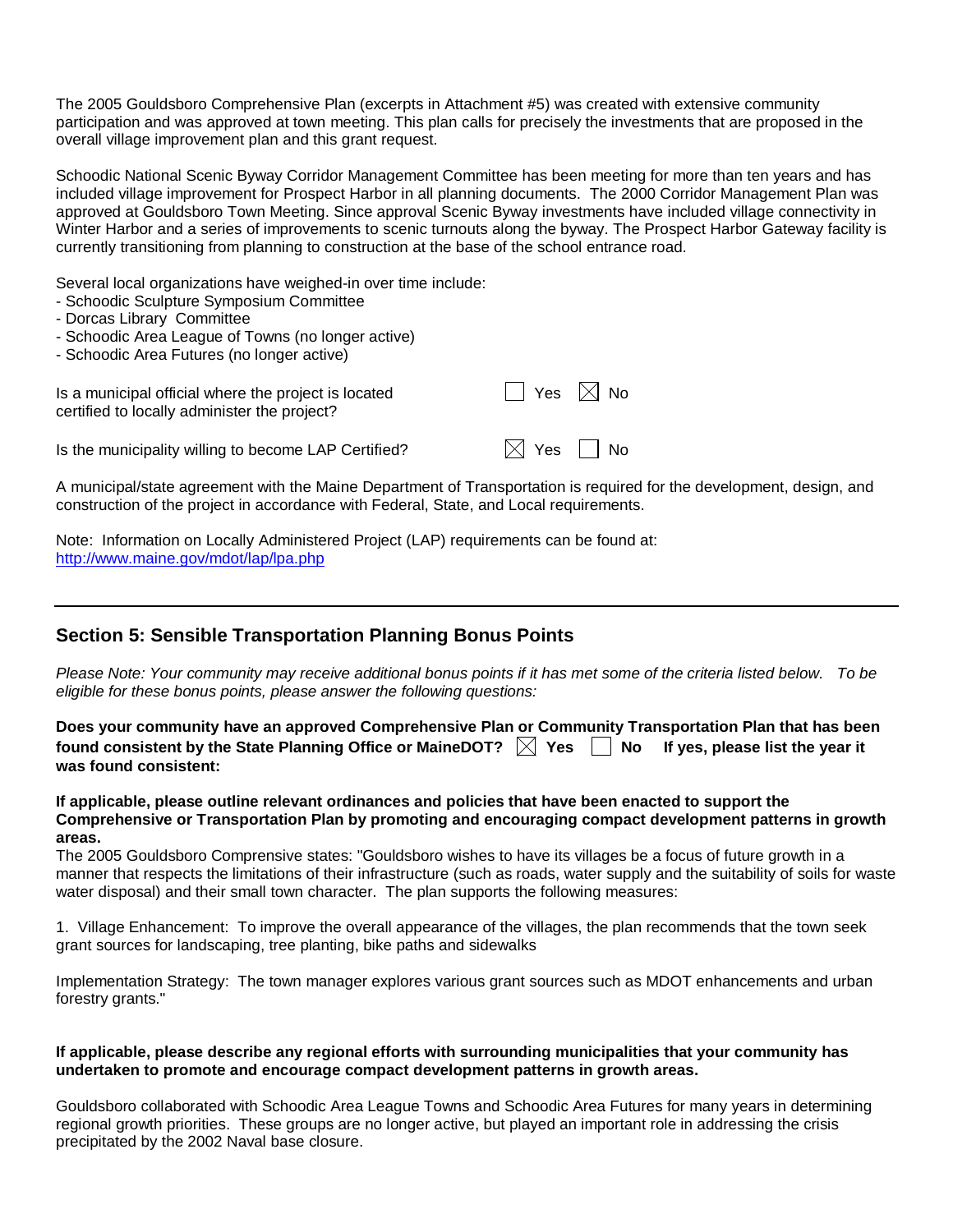The 2005 Gouldsboro Comprehensive Plan (excerpts in Attachment #5) recognizes the desireability of putting investments and growth into existing village centers.

Schoodic National Scenic Byway is a four town regional effort to encourage sustainable economic development, protection of natural resources and safety for travelers.

A recent 2009 Scenic Inventory catalogs significant natural visitas, and includes areas in the Schoodic Region. This inventory is part of an effort to encourage conservation of vistas while encouraging economic sustainability.

### **Section 6: Authorized Signatures**

| <b>Signature</b>                                                                               |                                 | <b>Date</b>                            |  |
|------------------------------------------------------------------------------------------------|---------------------------------|----------------------------------------|--|
|                                                                                                |                                 |                                        |  |
| Phone#:                                                                                        | Email:                          |                                        |  |
| Name:                                                                                          | Title:                          |                                        |  |
| Applicant/Sponsor (if different)                                                               |                                 |                                        |  |
| <b>Signature</b>                                                                               |                                 | <b>Date</b>                            |  |
| Phone#: 207-963-5589                                                                           |                                 | Email: town.manager@gouldsborotown.com |  |
| Name: Yvonne Wilkinson                                                                         |                                 | Title: Town Manager                    |  |
| Municipal Official: (check one)                                                                | <b>Applicant</b><br>$\boxtimes$ | <b>Endorsement</b>                     |  |
| An authorized representative of the city/town and applicant/sponsor must sign the application. |                                 |                                        |  |
|                                                                                                |                                 |                                        |  |

These signatures indicate the willingness/ability to provide the designated level of matching funds and a willingness to enter into a municipal/State agreement with the Department requiring the municipality/applicant/sponsor to administer the development, design, and construction of the project abiding to federal, State, and local requirements. The applicant will also be responsible for future maintenance of the completed project. Note that design should meet all applicable federal and State Standards and ADA Guidelines.

Send all application information as follows: Applications must be received no later than 4:00 PM (EST) on July 1, 2010. Seven complete hardcopy application packages (including all attachments and all required documents) must be submitted to:

MaineDOT Attn: Dan Stewart Bureau of Transportation Systems Planning 16 State House Station